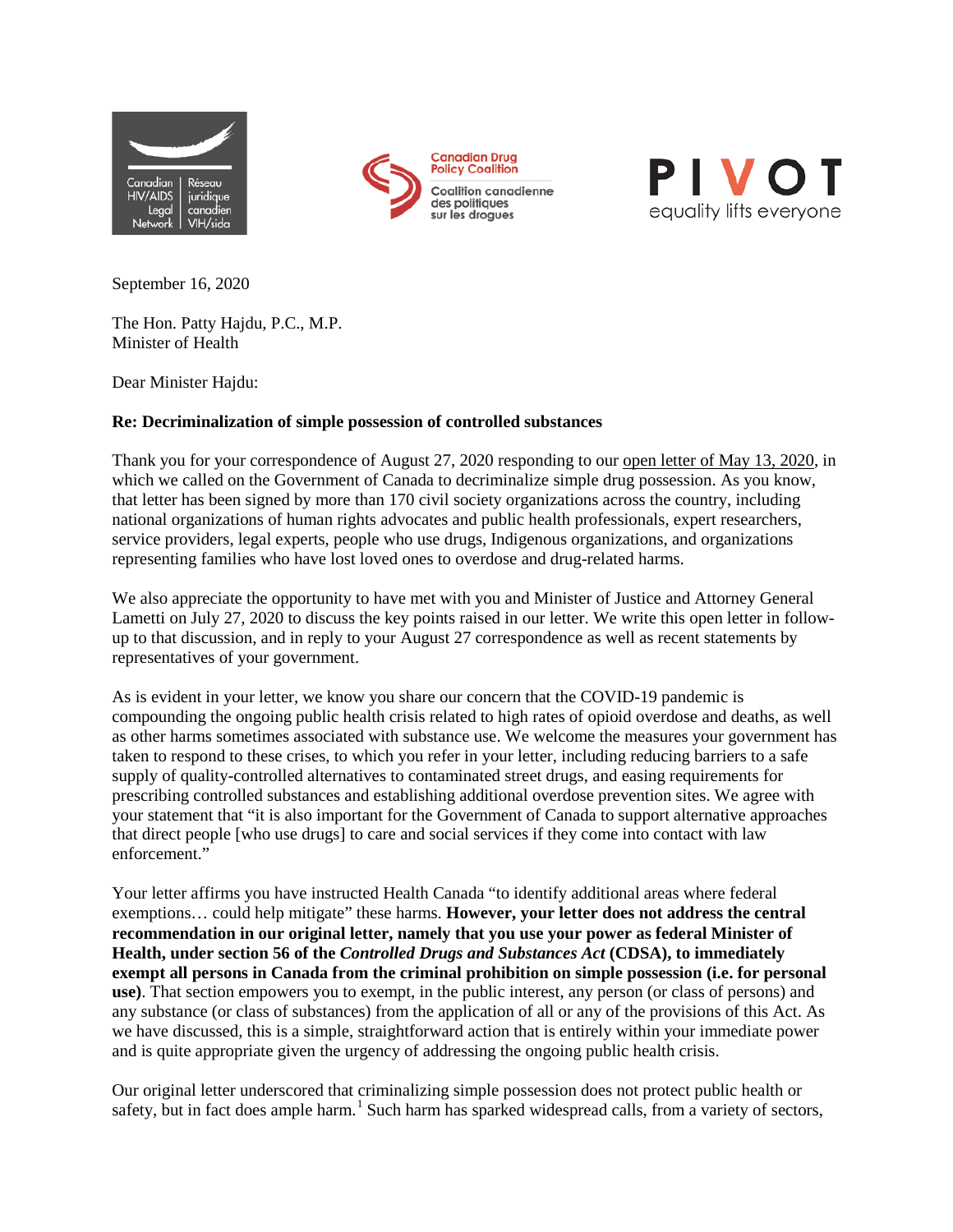experts, and entities — domestic and international (including all UN agencies<sup>[2](#page-2-1)</sup>) — to end this misguided and damaging use of the criminal law. Amidst calls to also reconsider the role of police in various contexts, and a growing body of evidence about the disproportionate impact of punitive drug policy on Black and Indigenous communities, support for decriminalization continues to grow. We reiterate our request that you and your government heed these calls, most immediately by issuing a proactive federal exemption to all people in Canada from simple possession offences.

We note two important developments since our original joint letter to you and our meeting that underscore the importance of decriminalizing simple possession in full:

**In July, the Canadian Association of Chiefs of Police released a report in which police chiefs across the country "agree the evidence suggests, and numerous Canadian health leaders support, decriminalization for simple possession as an effective way to reduce the public health and public**  safety harms associated with substance use."<sup>[3](#page-2-2)</sup> The report affirms that a "compelling case" has been made for "transformative change" to Canada's current approach to drug possession. In addition, **in August 2020, the Director of the Public Prosecution Service of Canada (PPSC) issued a guideline that suggests alternatives to prosecution for simple possession in many instances.[4](#page-2-3)** In principle, these are positive steps forward. But we regret that the PPSC guideline has been weakened by far too many caveats and qualifiers, which could be applied to continue the prosecution of simple possession charges in many circumstances in which this is unwarranted. The guideline leaves ample room for leaving the *status quo* of criminal prohibition largely intact, which will likely continue to have a disproportionate impact on the most marginalized people who use drugs, including Black and Indigenous people.

We also note recent statements made by you and other representatives of your government as the calls for decriminalization continue to mount. We therefore take this opportunity to address some specific issues in relation to decriminalization that we submit should inform your next steps, and those of your government.

First, we are dismayed to hear government representatives continue to resist calls for decriminalization by claiming that "it is not a silver bullet." **This is a misleading response: no proponent of decriminalization has ever suggested that decriminalization is a panacea for all ills related to drug prohibition and/or drug use.** This is a classic "straw man" argument. But it is abundantly clear that criminalizing simple possession results in unnecessary harms to health and to human rights. Decriminalization is a necessary measure to reduce and prevent harms and must be accompanied by other measures, including strengthening investments in harm reduction services and evidence-based treatment for problematic substance use, and scaling up "safe supply" initiatives. In fact, decriminalization would improve the efficacy and accessibility of these initiatives; it should not be viewed as mutually exclusive or antithetical to other tools and approaches which are also needed to undo drug-related harms and the harms arising out of Canada's war on drugs. It debases the public policy dialogue to continue to mischaracterize the rationale for decriminalization so as to then dismiss it on false premises, rather than acting on the strong evidence and principled reasons for such change.

Second, it is disingenuous to suggest that decriminalization could result in a harsher regime for users. The government has full control over what, if any, alternatives might be implemented in place of criminal sanctions. We stress that **decriminalization must mean the removal of any and all criminal sanctions and other punitive measures (e.g. administrative penalties, fines, etc.) by the state for the possession of substances for personal use.** There is no adequate justification for continuing to punish people for simple possession. In issuing an exemption under section 56 of the CDSA, and in taking legislative measures to repeal CDSA section 4 — which we have also advised as a necessary, longer-term solution — **we urge you to ensure that the government does not water down decriminalization reforms** by, for example, replacing criminal sanctions with other punitive measures or by attaching unnecessary caveats and limitations such as those found in the recent PPSC guideline.